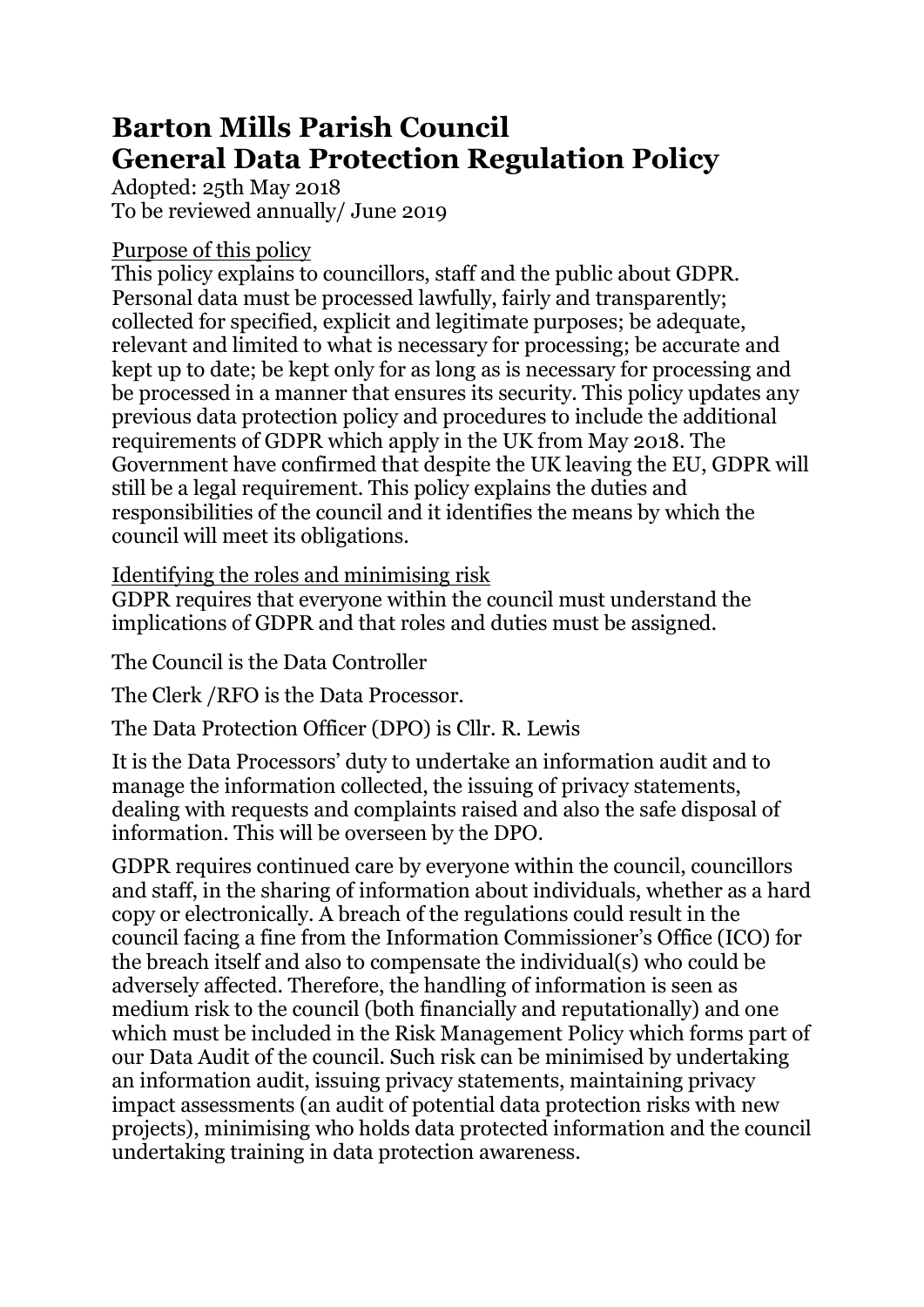### Information Audit

The Data Controller must undertake an information audit which details the personal data held, where it came from, the purpose for holding that information and with whom the council will share that information. This will include information held electronically or as a hard copy. Information held could change from year to year with different activities, and so the information audit will be reviewed at least annually or when the council undertakes a new activity. The information audit review should be conducted ahead of the review of this policy and the reviews should be minuted.

#### Privacy Notices

Being transparent and providing accessible information to individuals about how the Council uses personal data is a key element of the General Data Protection Regulation (GDPR). The most common way to provide this information is in a privacy notice. This is a notice to inform individuals about what a council does with their personal information. A privacy notice will contain the name and contact details of the data controller, the purpose for which the information is to be used and the length of time for its use. It should be written clearly and should advise the individual that they can, at any time, withdraw their agreement for the use of this information. Issuing of a privacy notice must be detailed on the Information Audit kept by the council. The council will adopt privacy notices which will be tailored depending on the person.

#### Data breaches

One of the duties assigned to the DPO is the investigation of any breaches. Personal data breaches should be reported to the DPO for investigation. The DPO will conduct this with the support of the Parish Council. Investigations must be undertaken within one month of the report of a breach.

If a personal data breach is detected. The ICO will be advised of a breach (within 3 days) and the DPO will call an emergency meeting to determine the correct procedure to rectify the breach.

## Individuals' Rights

GDPR gives individuals rights with some enhancements to those rights already in place:

- the right to be informed
- the right of access
- the right to rectification
- the right to erasure
- the right to restrict processing
- right to data portability
- the right to object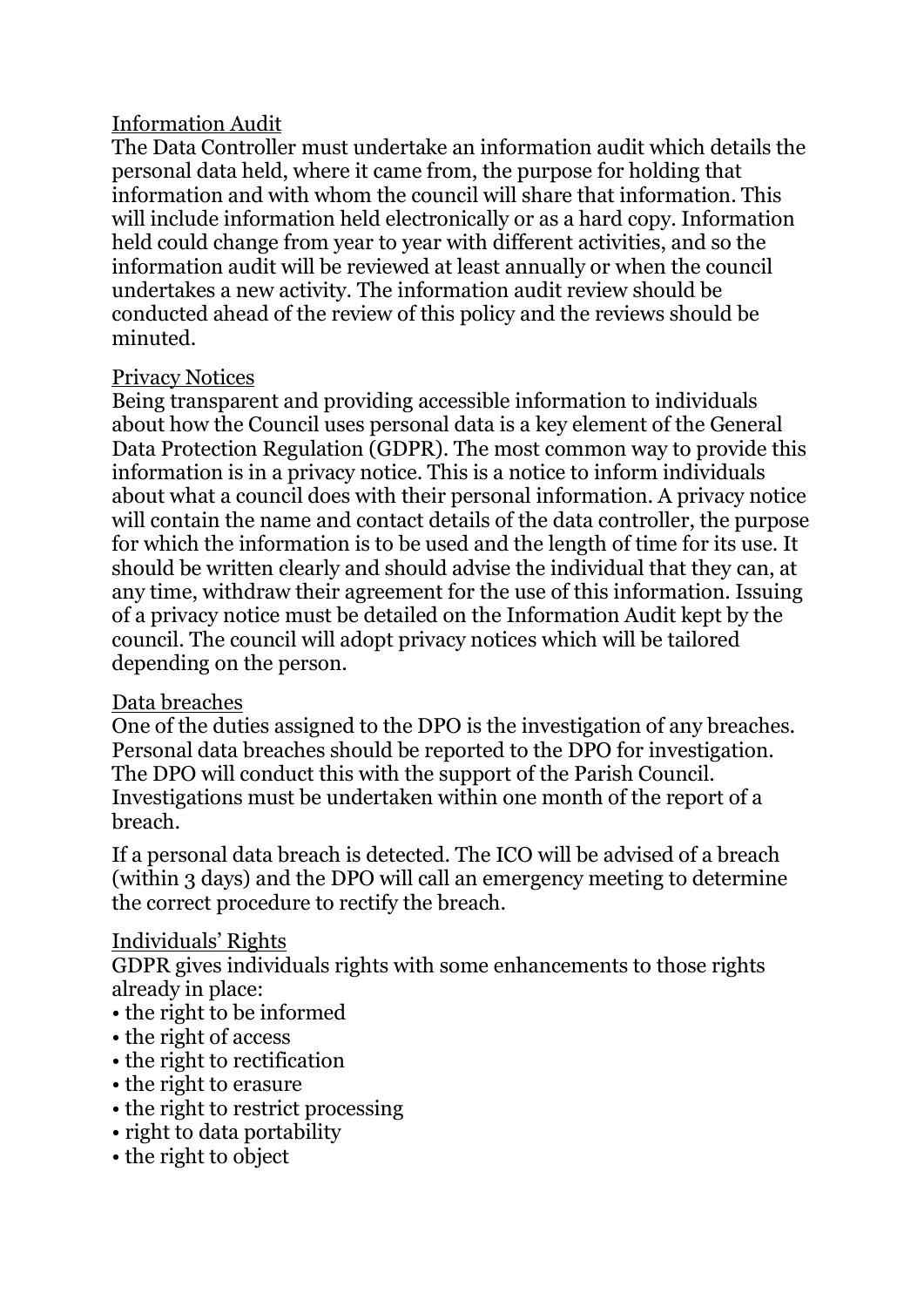• the right not to be subject to automated decision-making including profiling.

The two enhancements of GDPR are that individuals now have a right to have their personal data erased (sometime known as the 'right to be forgotten') where their personal data is no longer necessary in relation to the purpose for which it was originally collected and data portability must be done free of charge. Data portability refers to the ability to move, copy or transfer data easily between different computers.

If a request is received asking for information held on them and/or delete the information held, the DPO will call an emergency meeting to determine the correct procedure to carry out and must respond to this request within a month.

## Children

There is special protection for the personal data of a child. The age when a child can give their own consent is 13. If the council requires consent from young people under 13, the council must obtain a parent or guardian's consent in order to process the personal data lawfully. Consent forms for children age 13 plus, must be written in language that they will understand.

#### Storage of Data

In order to keep any data held stored safely the Data Controller must ensure:

- Personal Data will be held by the Data Processor at their home address and will not be visible to the public from outside the home
- All data and council files to be backed up once a week onto a USB stick which is to be stored separately to the computer
- The device in which data and files are kept is to have adequate anti virus software
- All data and council files are to be backed up to a USB stick once a week (to be held separately from main device), backup software once a week and cloud storage once a month
- Any devices used to access emails containing council business must be password protected

## **Summary**

The main actions arising from this policy are:

- The Council must be registered with the ICO.
- A copy of this policy will be available on the Council's website. The policy will be considered as a core policy for the Council.
- An information audit will be conducted and reviewed at least annually or when projects and services change.
- Privacy notices must be issued.